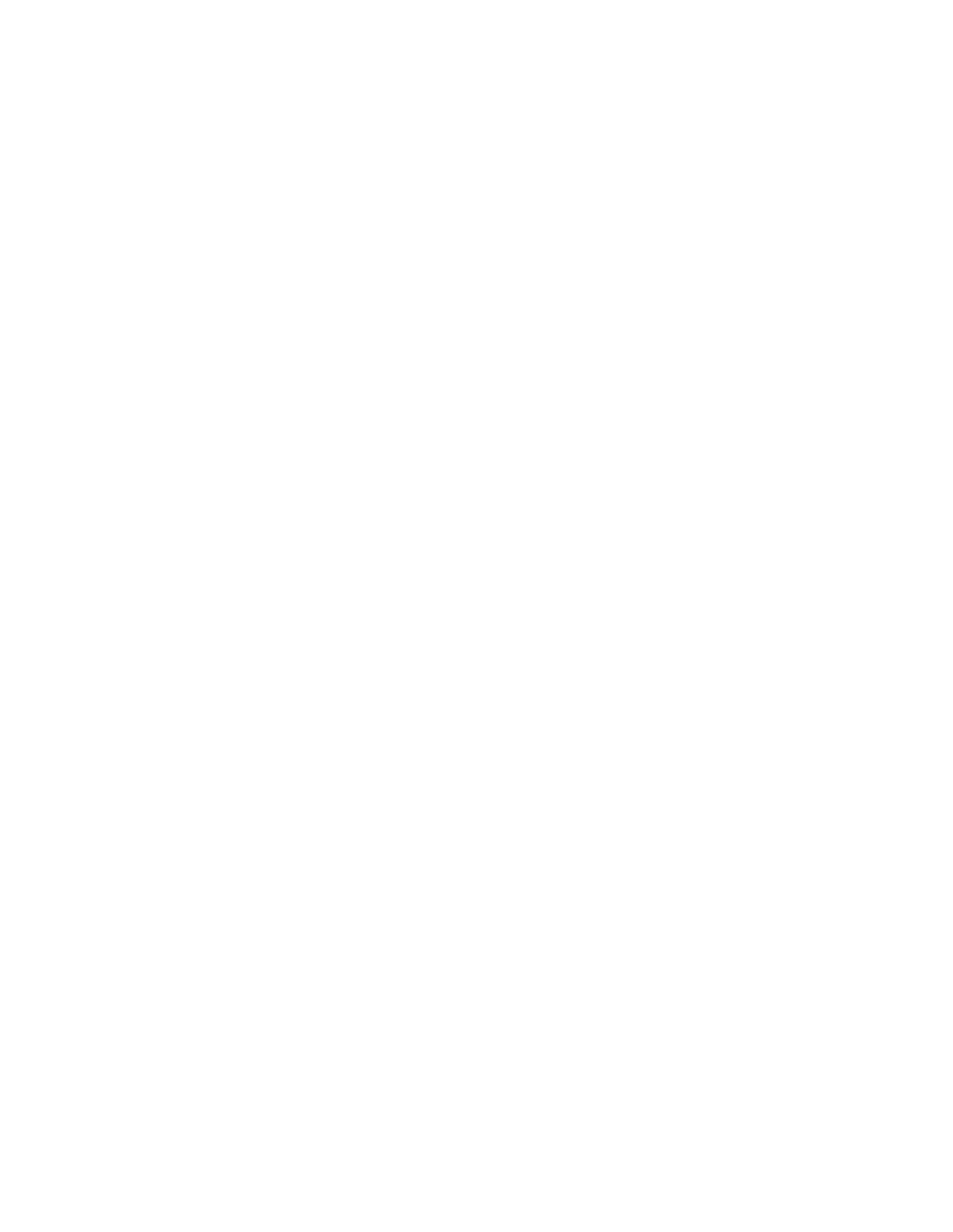### **BURKE, Justice.**

[¶1] Appellant, Daniel Walker, challenges his conviction for felony stalking, in violation of Wyo. Stat. Ann.  $\S 6$ -2-506(e)(iv). He contends that the amended information did not allege facts sufficient to constitute the offense of felony stalking and did not adequately inform him of the charges against him. Appellant also claims that the jury was not properly instructed with respect to the intent element of the crime, resulting in plain error. We find no error in the district court's decision permitting the State to amend the information and also conclude that Appellant was adequately informed of the charges. We agree, however, with Appellant's contention that the jury was not properly instructed regarding the elements of the crime. As a result, we reverse and remand for a new trial.

### *ISSUES*

[¶2] Appellant presents the following issues:

- 1. Did the trial court abuse its discretion when it allowed the State to amend the felony information?
- 2. Was Mr. Walker denied his constitutional right to adequate notice of the charge he must defend against, as provided for under the federal and the Wyoming Constitutions, and the Wyoming Rules of Criminal Procedure?
- 3. Did plain error result when the trial court provided a confusing and misleading jury instruction which combined two of the elements of stalking and instructed the jury that both of those elements were met upon the State establishing a combination of certain actions by Mr. Walker?

The State phrases the issues in a substantially similar manner.

### *FACTS*

[¶3] Appellant and the victim, Angelia Leair, married in 1989 and separated in September, 2006. The marriage produced two children. In July, 2006, while Appellant and Ms. Leair were still married, Ms. Leair went to a bar with a friend without telling Appellant. When she returned home, Appellant confronted her about some checks she had written that night. Appellant became angry and hit her with a checkbook. He then retrieved a rifle from the gun cabinet in their bedroom and threatened to commit suicide.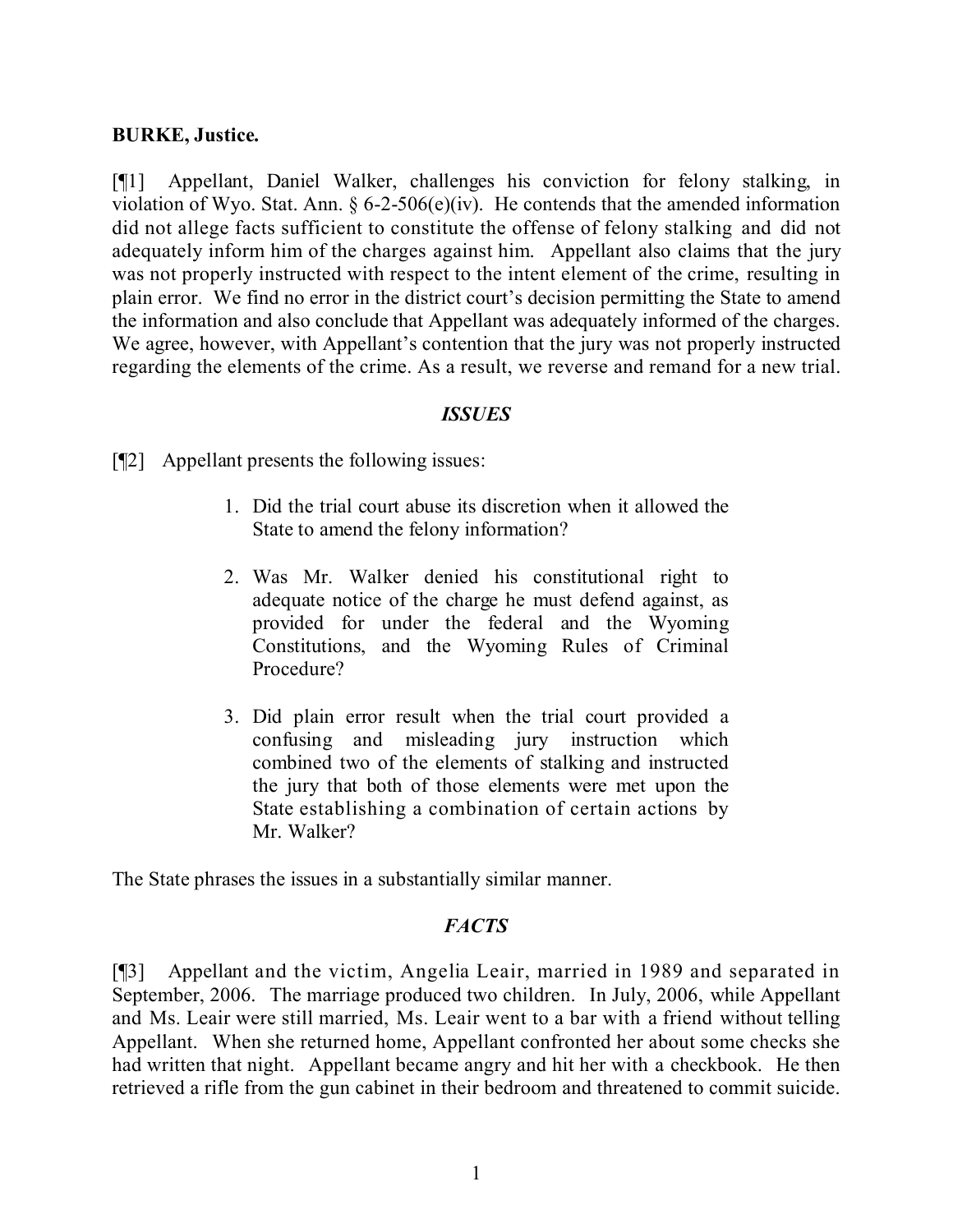Ms. Leair called the police and Appellant was arrested. Criminal charges were later filed against Appellant, but Ms. Leair apparently chose not to cooperate with the prosecution and the State eventually dismissed the charges.

[¶4] At Ms. Leair's request, Appellant moved out of their home in September, 2006. A few weeks later, Ms. Leair obtained a protection order against Appellant, which remained in effect until January, 2007. The order stated that Ms. Leair had been the victim of an act of domestic abuse as defined by Wyo. Stat. Ann. § 35-21-102(a)(iii) and provided that Appellant "shall not initiate contact with [Ms. Leair] anywhere either directly or indirectly." (Emphasis omitted.) In February, 2007, after the protection order expired, Appellant had regular contact with Ms. Leair at her place of employment on his delivery route for the United Parcel Service. During one such interaction on February 15, 2007, Appellant became angry with Ms. Leair and called her employer to report that she had been having an affair with her boss, an allegation that Ms. Leair denied. Appellant's conduct caused a significant delay in Ms. Leair's advancement from temporary to permanent employment.

[¶5] Two months after that incident, in April, 2007, Appellant followed Ms. Leair in his vehicle after she picked up their son from a friend's house. Appellant overtook Ms. Leair on the highway and "slammed on his brakes" in front of her. Ms. Leair drove around Appellant and proceeded to the Sheriff's Department to report the incident. Appellant was subsequently charged with reckless driving. After pleading guilty, he received a sentence of thirty days in jail, which was suspended in favor of six months of unsupervised probation, to be served from April, 2008 to October, 2008. As a condition of probation, Appellant was ordered to have no contact with Ms. Leair. Additionally, due to Appellant's conduct, Ms. Leair obtained a second protection order, which remained in effect until October, 2007. That protection order was later extended to April, 2008 on Ms. Leair's motion.

[¶6] In May, 2007, while the second protection order was still in effect, Appellant entered Ms. Leair's home when she was not there and prayed over her bed. Four days later, Appellant left a voicemail on Ms. Leair's phone. As a result of these incidents, Appellant was charged with, and pled guilty to, two counts of violation of a protection order. Appellant was again sentenced to thirty days in jail, but that sentence was also suspended in lieu of six months of unsupervised probation.

[¶7] While Appellant was on probation for his reckless driving conviction, he violated the conditions of his probation by sending a text message to Ms. Leair stating that he was praying for her and asking her to "ask Jesus into your heart." During March, April, and May, 2009, Appellant repeatedly sent Ms. Leair text messages stating that he was praying for her and asking for her forgiveness. Ms. Leair responded to some of these messages by asking Appellant to stop praying for her, to stop harassing her, and to leave her alone.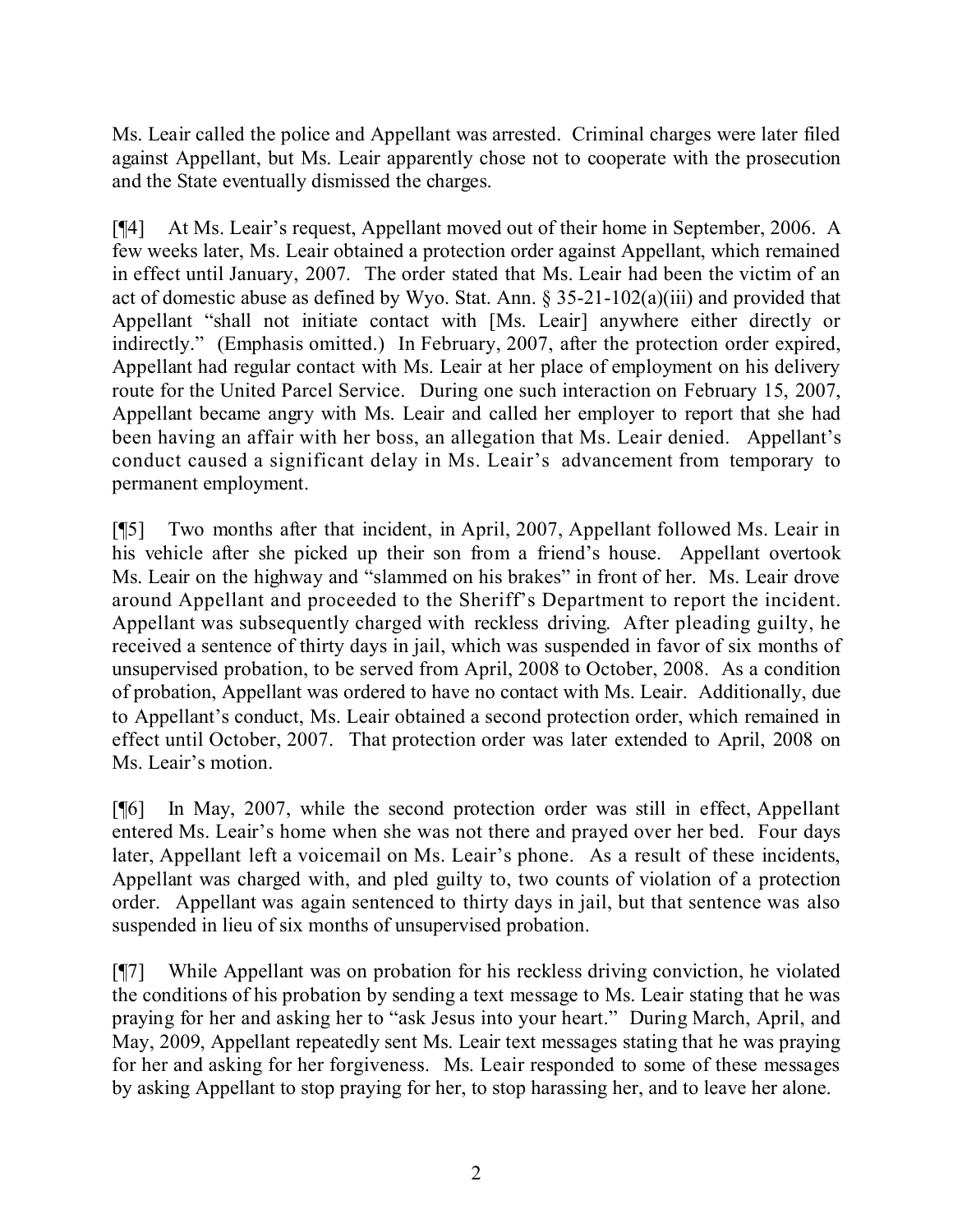[¶8] In July, 2009, shortly after Ms. Leair was remarried, she and her new husband encountered Appellant at a Wal-Mart store. Appellant confronted Ms. Leair about an issue relating to the custody of their children and then began to yell at Mr. Leair, asking him how it felt to steal his family and telling him that "he wasn't a real man." Ms. Leair did not report the incident at the time, but testified at trial that she was "really scared" and felt like she could not go anywhere that she might run into Appellant. Several months later, Ms. Leair received a text message from Appellant asking for financial support. After Ms. Leair responded by asking Appellant to stop harassing her and to leave her alone, Appellant sent a message stating that "In the name of [J]esus [I] rebuke you."

[¶9] In October, 2009, Ms. Leair and her husband again encountered Appellant at Wal-Mart. As she and her husband were leaving the store, Ms. Leair saw Appellant driving his vehicle toward them. He began honking his horn and yelling out of his window at Ms. Leair and her husband. As a result of this incident, Ms. Leair obtained an "Ex parte Stalking Order of Protection" on November 6, which remained in effect "until further order of the court." Appellant violated this order on November 29 by calling Ms. Leair's phone and leaving a voicemail. Ms. Leair reported the incident to the police, and Appellant was arrested and charged with a violation of the order. Appellant was released from custody on February 25, 2010, on the condition that he would have "no contact, direct or indirect" with Ms. Leair.

[¶10] In December, 2009, Ms. Leair obtained a "Stalking Order of Protection" against Appellant. The order stated that "After hearing the testimony of the parties and their witnesses, the Court finds that the Respondent's conduct constitutes stalking as defined by W.S. § 6-2-506(b) and that an Order of Protection should be entered." The order provided that Appellant "shall not personally, or through any other person or means, contact, harass, stalk, threaten, intimidate, or otherwise interfere with . . . Angelia Leair or David Leair." The order remained in effect until December, 2010.

[¶11] Three months later, in March, 2010, Ms. Leair and her daughter were at Wal-Mart shopping for a cell phone. According to Ms. Leair's testimony, Appellant approached them from behind and said "[W]ow, you must be making a lot of money these days." Appellant was standing approximately four feet away from Ms. Leair when he made this comment. Ms. Leair immediately left the store with her daughter and reported the incident to the police.

[¶12] Following the incident on March 20, the State charged Appellant with felony stalking under Wyo. Stat. Ann. § 6-2-506(b)(e)(iv) (LexisNexis 2009). The information alleged that "on or about March 20, 2010," Appellant, "with the intent to harass another person, engaged in a course of conduct reasonably likely to harass that person and the defendant committed the offense in violation of a permanent order of protection." After a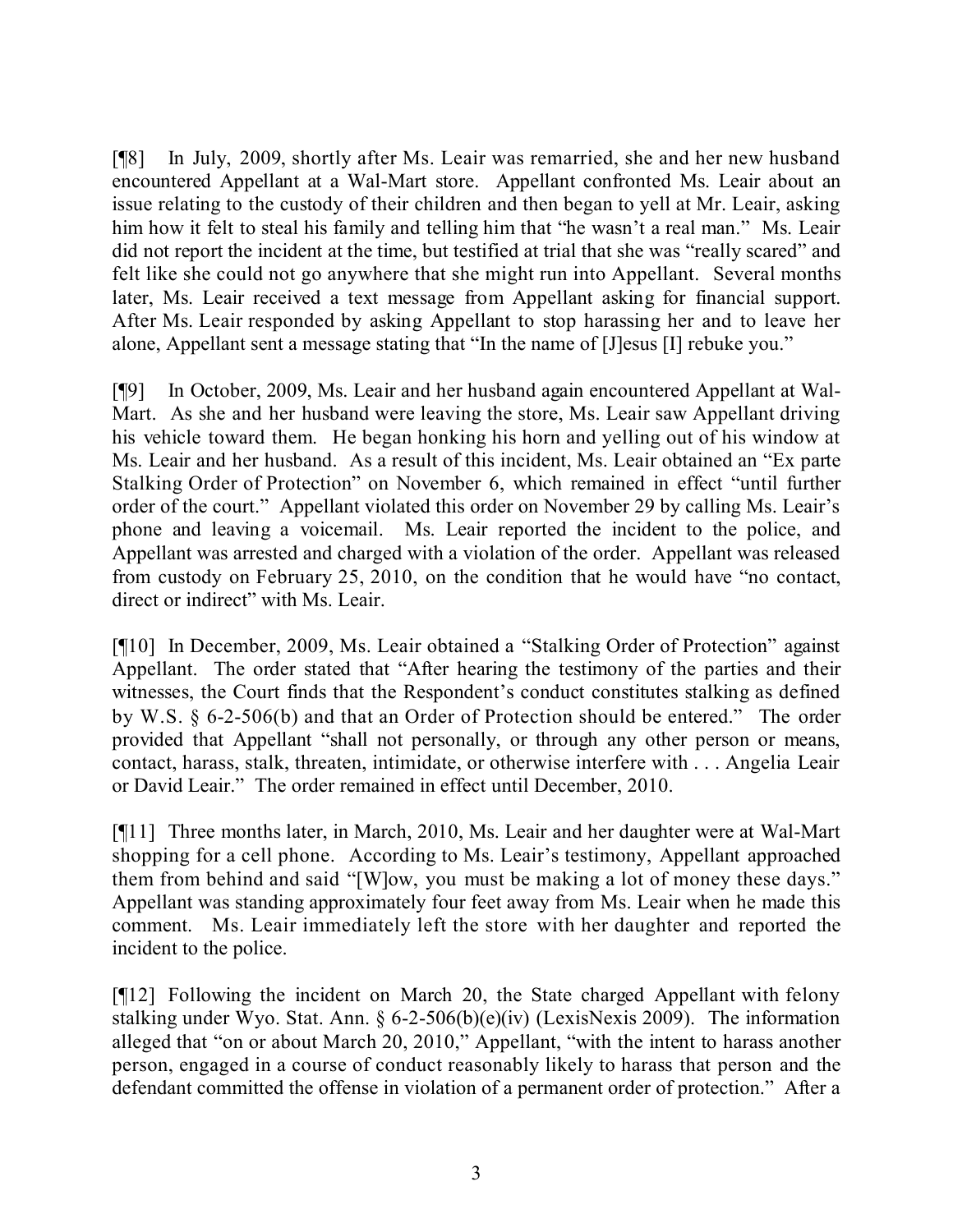jury trial, Appellant was found guilty of felony stalking. On appeal to this Court, however, we overturned Appellant's conviction because of error in the jury instructions. *Walker v. State*, 2012 WY 1, ¶ 13, 267 P.3d 1107, 1112 (Wyo. 2012).

[¶13] After the case was remanded to the district court, the State filed a motion to amend the felony information to specify a range of dates within which Appellant's course of conduct was alleged to have occurred. The district court granted the motion. As amended, the information alleged that Appellant,

> on or between July 9, 2006 through March 20, 2010, in Campbell County, Wyoming, did with the intent to harass another person, [Angelia] Leair, engage[] in a course of conduct reasonably likely to harass that person and the defendant['s] conduct was in violation of a permanent order of protection issued in Campbell County Circuit Court on December 18, 2009 which expired on December 20, 2010 (ST 2009-0050) said offense being **Stalking** in violation of Wyoming Statute  $\S 6-2-506(b)(e)(iv)$ .

(Emphasis in original.)

[¶14] Approximately one month later, the State moved to amend the information for a second time. The second amended information provided that Appellant,

> on or between July 9, 2006 through March 20, 2010, in Campbell County, Wyoming, did with the intent to harass another person, [Angelia] Leair, engage[] in a course of conduct reasonably likely to harass that person and the defendant's conduct was in violation of a temporary, or permanent order of protection, or conditions of probation or bond, issued in Campbell County Circuit Court as outlined in the affidavit of probable cause said offense being **Stalking** in violation of Wyoming Statute  $\S 6-2-506(b)(e)(iii)$  and  $(iv)[.]$

Appellant objected to the State's motion, claiming that the State "should have requested the amendments it is now seeking at the Arraignment and by failing to do so has waived [its] right to seek additional amendments." On the same day, however, Appellant filed a motion for a bill of particulars with respect to the first amended felony information. In that motion, Appellant claimed that the first amended information "fails to describe what conduct of the Defendant that is alleged to have violated the statutes under which he has been charged." The State responded to Appellant's motion by identifying the dates of the specific acts comprising the alleged "course of conduct" and the dates of the various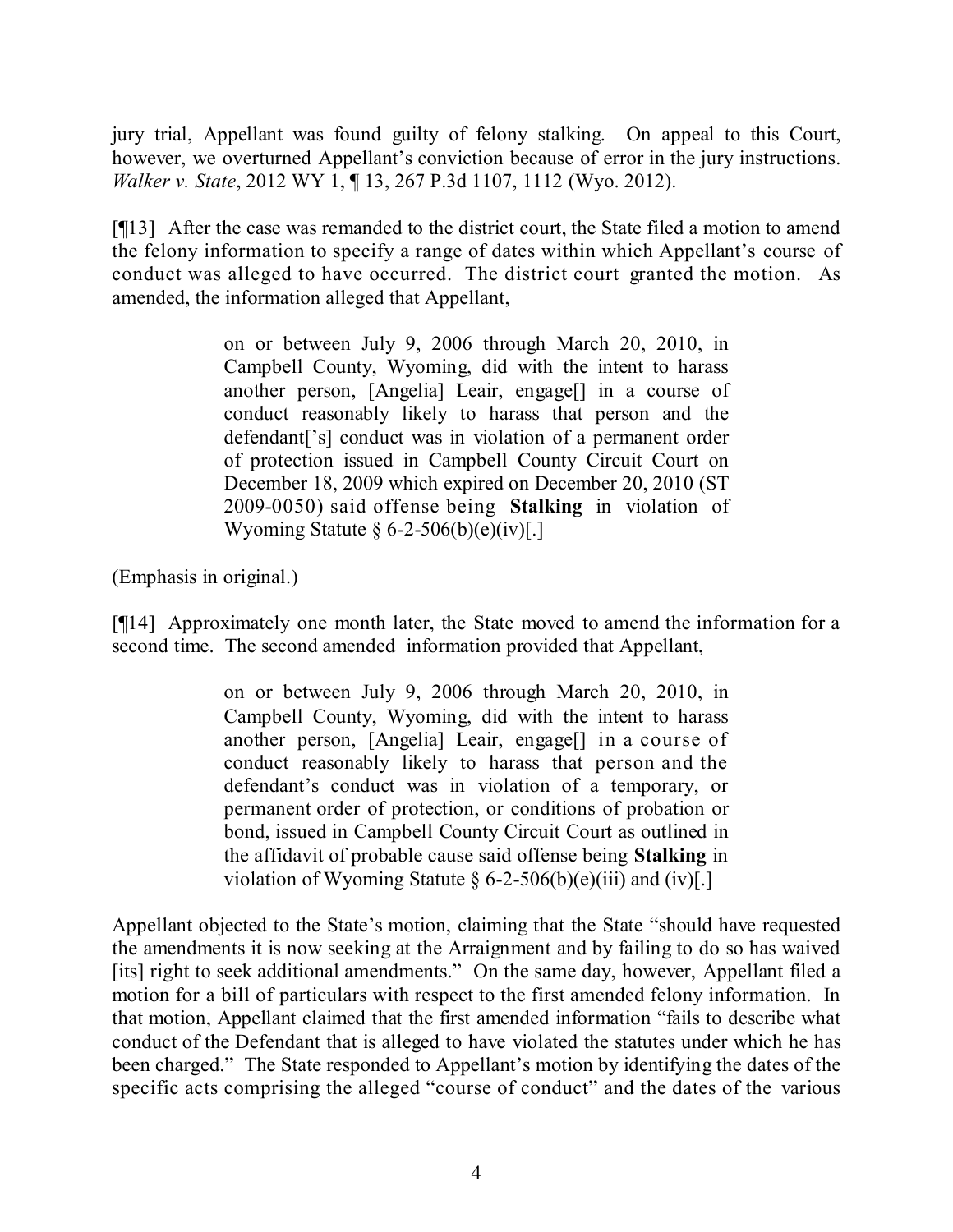protection orders entered against Appellant. The State noted that all of the facts contained in its response had been included in the amended affidavit of probable cause accompanying the first amended information and had been testified to at the original trial.

[¶15] At a pretrial hearing held on April 11, 2012, the district court addressed the State's motion for a second amended felony information and Appellant's motion for a bill of particulars. After determining that amending the information would not cause prejudice to Appellant, the district court granted the State's motion. With respect to Appellant's motion for a bill of particulars, Appellant's counsel acknowledged at the pretrial hearing that the State's response "essentially takes care of what would be included in a Bill of Particulars." The district court agreed, stating that "with the [State's] response,] the Motion for [a] Bill of Particulars is essentially moot and the purpose [of] allowing a defendant to know what the charges are and be in a position to defend has been adequately responded to by the State[.]"

[¶16] The matter proceeded to trial for a second time, and a jury again found Appellant guilty of felony stalking. Appellant timely filed this appeal. Additional facts will be set forth as necessary in the discussion below.

### *DISCUSSION*

## **Amendment to Felony Information**

[¶17] As noted above, this is the second time this case has been before this Court. In order to place the State's amendment to the felony information in context, we discuss the decision in *Walker I* in more detail here. In *Walker I*, we noted that the only incident of harassment identified in the charging documents was Appellant's encounter with the victim on March 20, 2010:

> The Felony Information merely stated that the appellant violated the felony stalking statute due to an incident on March 20, 2010. The Affidavit of Probable Cause elaborated only slightly – the Wal-Mart incident of March 20 is detailed, but no information is given regarding additional incidents of harassment on the part of the appellant directed at his ex-wife. The only indication provided to the appellant that this charge stemmed from a course of conduct of harassment, rather than solely the March 20 incident, was that a permanent order of protection had been in place at the time of this incident. No information was provided, however, as to any prior acts of harassment by the appellant.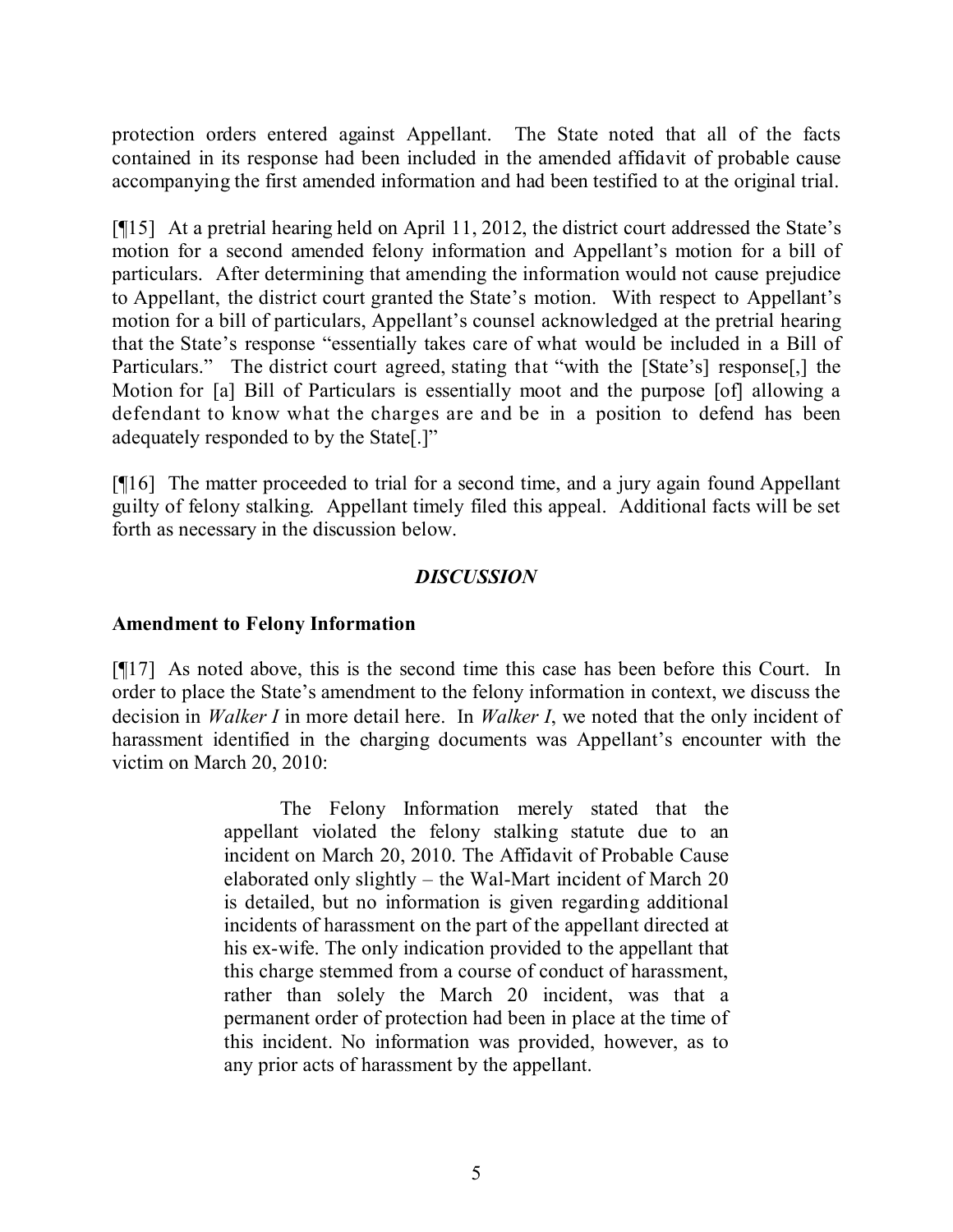Id.,  $\sqrt{\frac{1}{2}}$  8, 267 P.3d at 1110-11. Rather than identifying the alleged incidents of harassment in the charging documents, the State sought to establish a "course of conduct" by introducing Appellant's prior acts of harassment as uncharged misconduct under W.R.E. 404(b). We explained that this approach effectively reduced the State's burden of proof and eliminated one of the necessary elements of the crime:

> The first mention of any details regarding a course of conduct of harassment appears in the State's Notice of Intent to Introduce W.R.E. 404(b) Evidence. Rule 404(b), however, governs evidence of "*other* crimes, wrongs, or acts," often referred to as uncharged misconduct. In the instant case, as in all stalking cases, the course of conduct *is* the criminal act at issue; it is not uncharged misconduct. The March 20 incident was just one part of the alleged course of conduct that should have been charged, and the alleged course of conduct had to be proved beyond a reasonable doubt. Instead, the district court conducted a *Gleason* hearing and admitted the prior incidents as uncharged misconduct evidence. Then, at trial, the district court repeatedly instructed the jury, verbally and in writing, that these acts need only be proved by a preponderance of the evidence.

*Id.*, **[9, 267 P.3d at 1111 (emphasis in original).** We further noted that the confusion as to the elements of the crime was echoed in a remark by defense counsel during closing arguments. Defense counsel stated that "I have lost count of how many times this jury was instructed that all of those incidents in 2006, 2007, 2008, 2009 were only for a limited purpose. They can be used by you for the purpose of establishing course of conduct, only. *One piece of all the elements that the State has to prove. This case is about March 20, 2010.*" *Id.*, ¶ 12, 267 P.3d at 1111-12 (emphasis in original). We concluded that

> Actually, this case was about the other acts as much as it was about the act of March 20. It was not enough for the State to prove beyond a reasonable doubt that the appellant harassed his ex-wife on March 20; the State had to prove beyond a reasonable doubt that the appellant engaged in a course of conduct of harassment. The jury was not properly instructed in that regard and this failure was prejudicial to the appellant.

*Id.*, 12, 267 P.3d at 1112. Consequently, we reversed Appellant's conviction and remanded to the district court for a new trial. On remand, the State amended the defective information to specify a range of dates within which Appellant's course of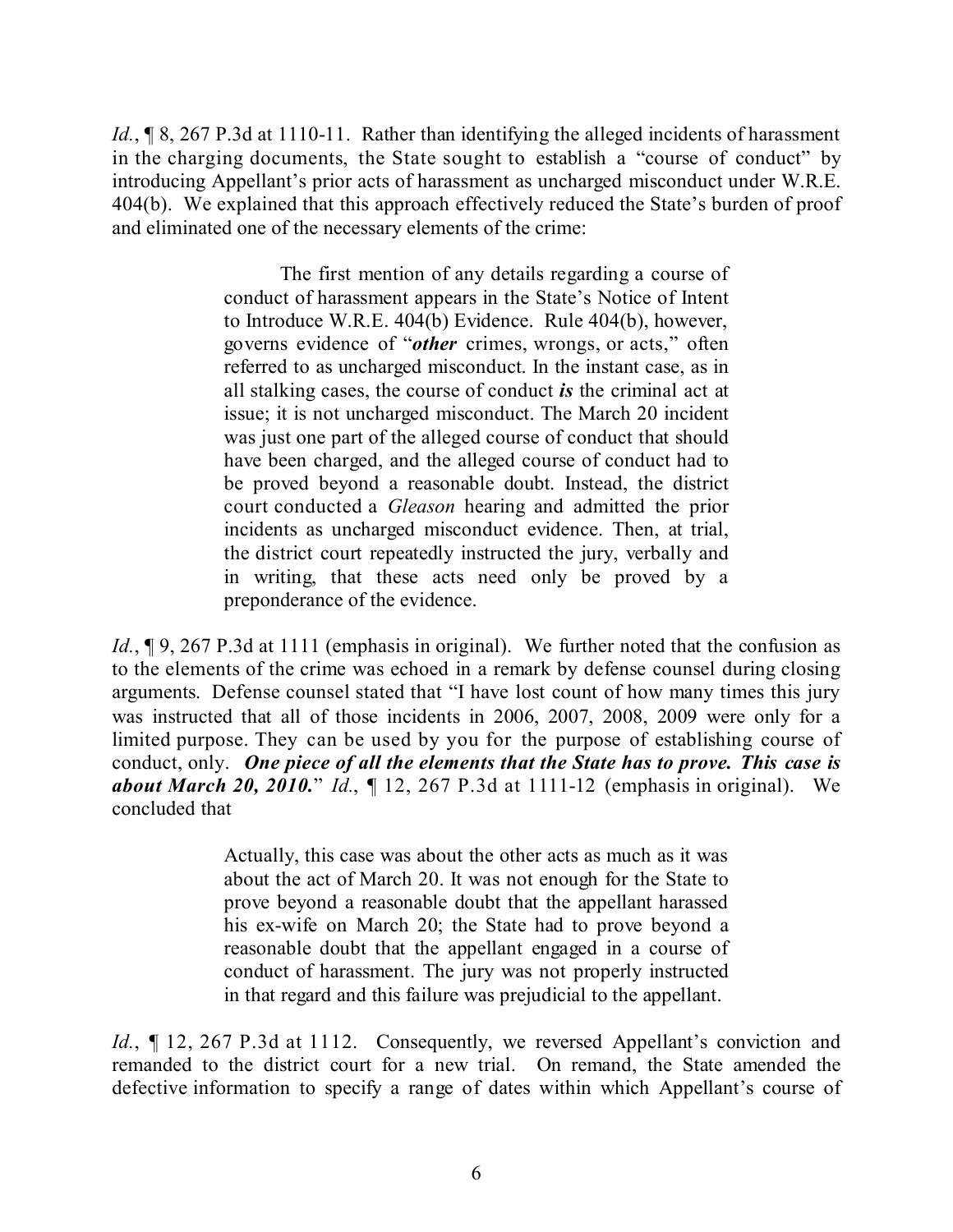conduct was alleged to have occurred. As discussed in further detail below, the State also submitted an amended affidavit of probable cause identifying the dates of Appellant's harassing conduct and the nature of those incidents. Against this history of the case, we proceed to address Appellant's first issue.

[¶18] Appellant claims the district court abused its discretion in allowing the State to amend the felony information because the amended information did not allege facts which, if proven, constituted the crime of felony stalking. Appellant presents the issue as one of statutory interpretation. He contends that the felony stalking statute unambiguously requires a "course of conduct" to be initiated subsequent to the entry of a court order prohibiting harassment of the victim. Based on this interpretation of the statute, Appellant contends that the amended information was defective because the State alleged only one incident of harassment, on March 20, 2010, that violated the protection order entered in December, 2009. Appellant states that he "committed one single act" and that "a single act does not constitute the required pattern of conduct composed of a series of acts" necessary to a felony stalking conviction.

[¶19] The State responds that "The entire course of conduct comprising the crime of stalking need not violate a single protective order to be a felony." It contends that "There is no question that for almost four years, [Appellant] intentionally engaged in a pattern of conduct, or series of acts, that had the purpose and effect of harassing Ms. Leair." The State claims that Appellant's interpretation of the felony stalking statute would "wipe the slate clean with each new protection order" because "a defendant would not face a felony conviction unless he repeatedly violates the same order."

[¶20] We review a district court's decision to allow the State to amend an information for abuse of discretion:

> Wyoming Rule of Criminal Procedure 3(e) grants discretion to a trial judge in deciding whether or not a motion brought by the State to amend the information just prior to trial should be granted. Consequently, we review the trial court's decision by applying our abuse of discretion standard. In deciding whether or not the trial court abused its discretion, this court must "determine whether the trial court could reasonably conclude as it did and whether any facet of its ruling was arbitrary or capricious."

*Mowery v. State*, 2011 WY 38, ¶ 9, 247 P.3d 866, 868 (Wyo. 2011) (quoting *Wilkening v. State*, 2005 WY 127, ¶ 23, 120 P.3d 680, 687 (Wyo. 2005)).

[¶21] Appellant's charge of abuse of discretion is based on the claim that a felony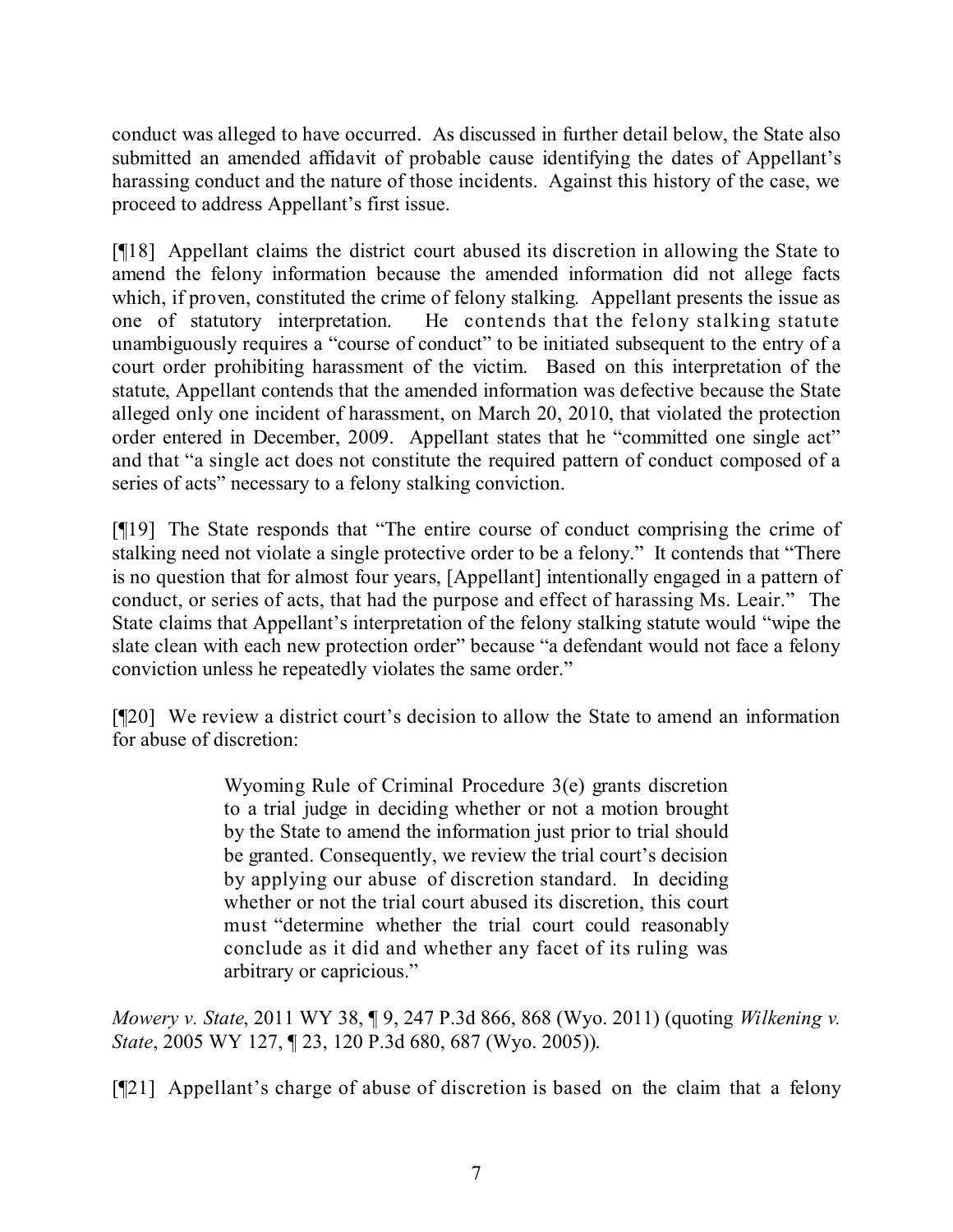stalking conviction under Wyo. Stat. Ann.  $\S 6$ -2-506(e)(iii) or (iv) requires each act of harassment in a series of acts comprising a "course of conduct" to be committed subsequent to the issuance of a court order prohibiting contact with the victim. To this claim, we apply our usual rules of statutory interpretation. Our paramount consideration is the legislature's intent as reflected in the plain and ordinary meaning of the words used in the statute. Initially, we determine whether the statute is clear or ambiguous.

> A statute is clear and unambiguous if its wording is such that reasonable persons are able to agree on its meaning with consistency and predictability. Conversely, a statute is ambiguous if it is found to be vague or uncertain and subject to varying interpretations. If we determine that a statute is clear and unambiguous, we give effect to the plain language of the statute.

*Spreeman v. State*, 2012 WY 88, ¶ 10, 278 P.3d 1159, 1162 (Wyo. 2012).

[¶22] We have previously noted that "Legislative history with respect to the specific reasons for the language employed in Wyo. Stat. § 6-2-506 is not available." *Garton v. State*, 910 P.2d 1348, 1355 (Wyo. 1996). However, other courts have recognized that the general intent of stalking statutes is to interrupt the potential for escalated violence against the victim. *See, e.g., Commonwealth v. Urrutia*, 653 A.2d 706, 708 (Pa. Super. Ct. 1995) ("Stalking often is a precursor to increased violence and even homicide. Law enforcement officials view stalking as an early warning of future violence against the victim. In an effort to protect victims, the legislature sought to provide early intervention and possible deterrence."); *State v. Lindell*, 828 N.W.2d 1, 9 (Iowa 2013) ("Undoubtedly, it was the intent of the legislature to prevent [the] type of long-term stalking that serves to frighten the victim and threatens to escalate as the stalker's obsession grows."). Wyoming's stalking statute pursues the goal of deterrence, in part, by providing increased penalties for persons who commit the offense of stalking while subject to an order of protection. Wyo. Stat. Ann. § 6-2-506, which sets forth the crimes of misdemeanor and felony stalking, provides in relevant part as follows:

### **§ 6-2-506. Stalking; penalty.**

. . .

(b) Unless otherwise provided by law, *a person commits the crime of stalking if, with intent to harass another person, the person engages in a course of conduct reasonably likely to harass that person*, including but not limited to any combination of the following: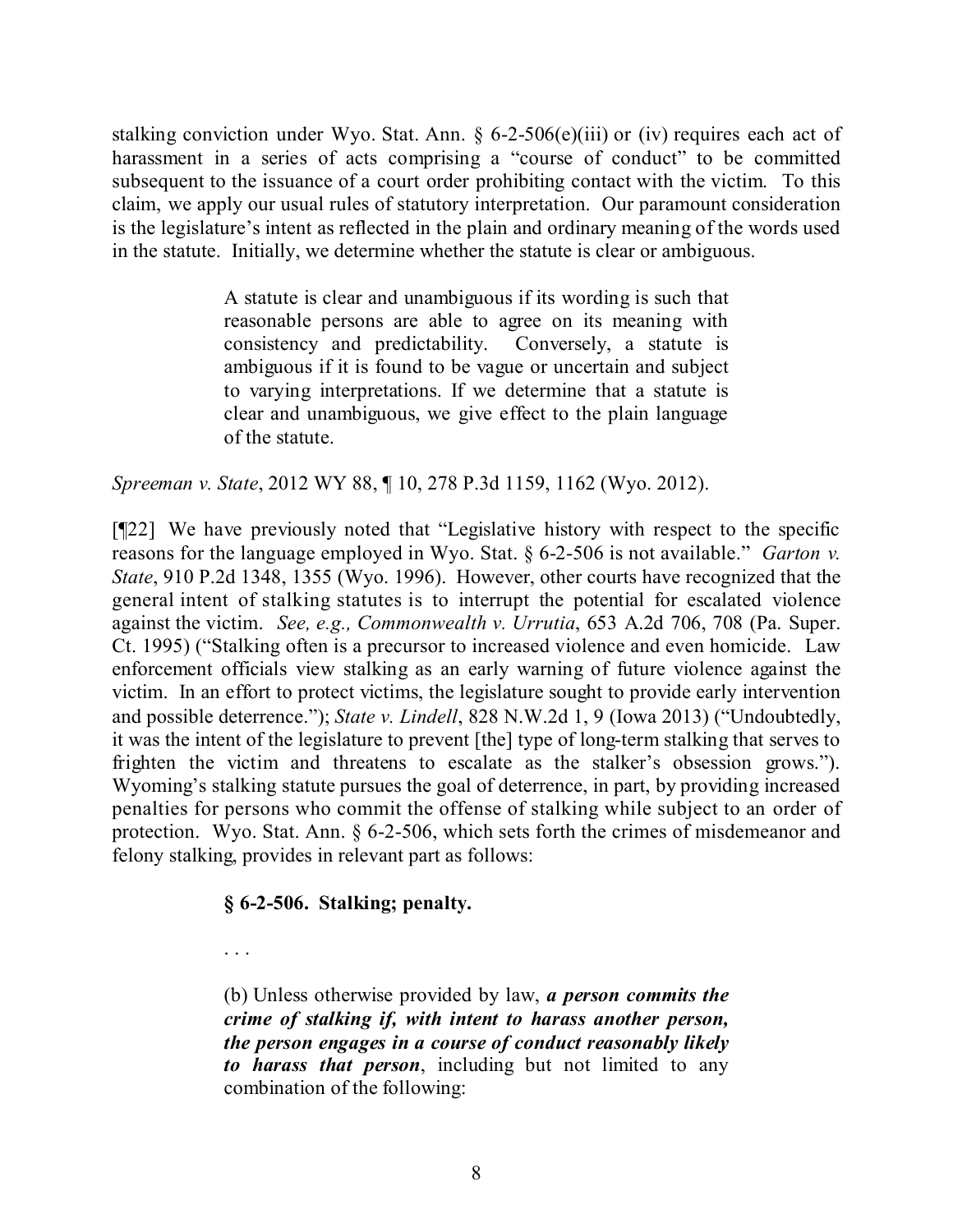(i) Communicating, anonymously or otherwise, or causing a communication with another person by verbal, electronic, mechanical, telegraphic, telephonic or written means in a manner that harasses;

(ii) Following a person, other than within the residence of the defendant;

(iii) Placing a person under surveillance by remaining present outside his or her school, place of employment, vehicle, other place occupied by the person, or residence other than the residence of the defendant; or

(iv) Otherwise engaging in a course of conduct that harasses another person.

. . .

# (e) *A person convicted of stalking under subsection (b) of this section is guilty of felony stalking punishable by imprisonment for not more than ten (10) years, if:*

(i) The act or acts leading to the conviction occurred within five (5) years of a prior conviction under this subsection, or under subsection (b) of this section, or under a substantially similar law of another jurisdiction;

(ii) The defendant caused serious bodily harm to the victim or another person in conjunction with committing the offense of stalking;

(iii) *The defendant committed the offense of stalking in violation of any condition of probation, parole or bail*; or

(iv) *The defendant committed the offense of stalking in violation of a temporary or permanent order of protection* issued pursuant to W.S. 7-3-508 or 7-3-509, or pursuant to a substantially similar law of another jurisdiction.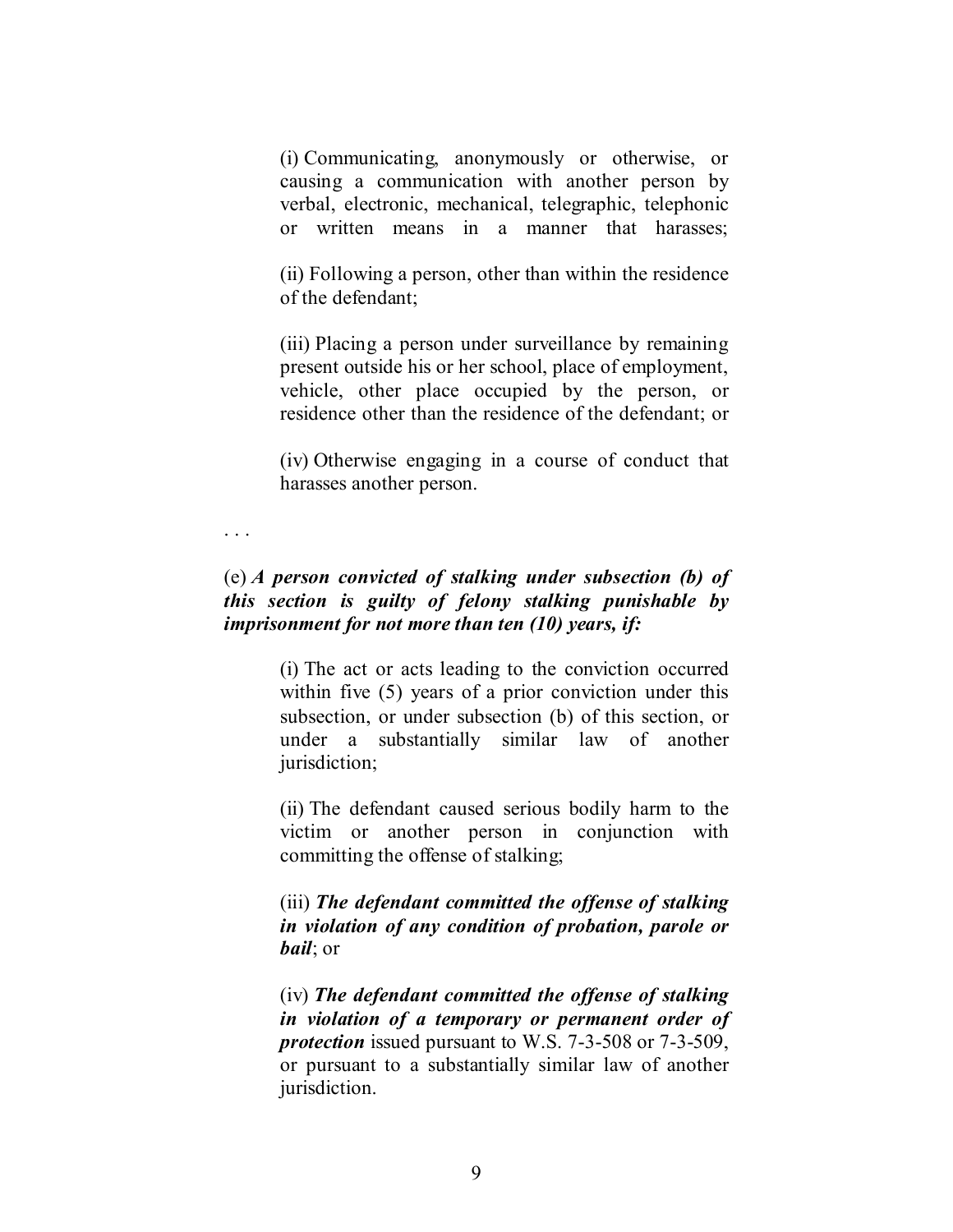(Emphasis added.) As defined by the statute, a "course of conduct" means "a pattern of conduct composed of a series of acts over any period of time evidencing a continuity of purpose." Wyo. Stat. Ann. § 6-2-506(a)(i).

[¶23] We agree with Appellant that the statute is clear and unambiguous. However, contrary to Appellant's suggestion, we find no indication in the plain language of the statute that the offense of felony stalking under Section 506(e)(iii) or (iv) requires that all acts comprising a "course of conduct" must occur subsequent to the entry of an order prohibiting contact with the victim. The statute provides no chronological limitation with respect to the necessary course of conduct. Rather, the statute provides that a course of conduct is "a series of acts over *any period of time evidencing a continuity of purpose*." Wyo. Stat. Ann. § 6-2-506(a)(i) (emphasis added). In *Garton*, 910 P.2d 1348, addressing a challenge to Section 506(e)(iii) on the grounds that it was unconstitutionally vague, this Court stated that use of the word "any" evidenced the legislature's intent to give the statute a "broad and comprehensive grasp."

> The language of Wyo. Stat.  $\S$  6-2-506(e)(iii) . . . is clear and unambiguous in its provision that the offense is a felony when "[t]he defendant committed the offense of stalking in violation of any condition of probation, parole or bail." In addressing the meaning of the word "any" in *McKay v. Equitable Life Assurance Soc'y of the United States*, 421 P.2d 166, 169 (Wyo. 1966), we said, "[t]he common and ordinary understanding of the word is that it means all or every." We also said, "[n]ecessarily it gives to the language employed a broad and comprehensive grasp." *McKay*, 421 P.2d at 169. The clear language of the statute conveys the legislative intent to give Wyo. Stat.  $\S 6-2-506(e)$ (iii) a broad and comprehensive grasp.

*Id.* at 1353. Similarly, the definition of a "course of conduct," which focuses on a "continuity of purpose" demonstrated by a series of acts occurring over "*any* period of time," evidences the legislature's intent to give broad reach to the statute. If the legislature had intended to limit the offense of felony stalking as suggested by Appellant, it could easily have done so. However, the language employed by the legislature contains no time restrictions with respect to the course of conduct requirement. Accordingly, we find no basis to conclude that all of the acts comprising the "course of conduct" must be commenced after the issuance of a court order prohibiting harassment of the victim.

[¶24] The "course of conduct" necessary for a felony stalking conviction under Wyo. Stat. Ann.  $\S 6$ -2-506(e)(iii) or (iv) may encompass acts of harassment occurring prior to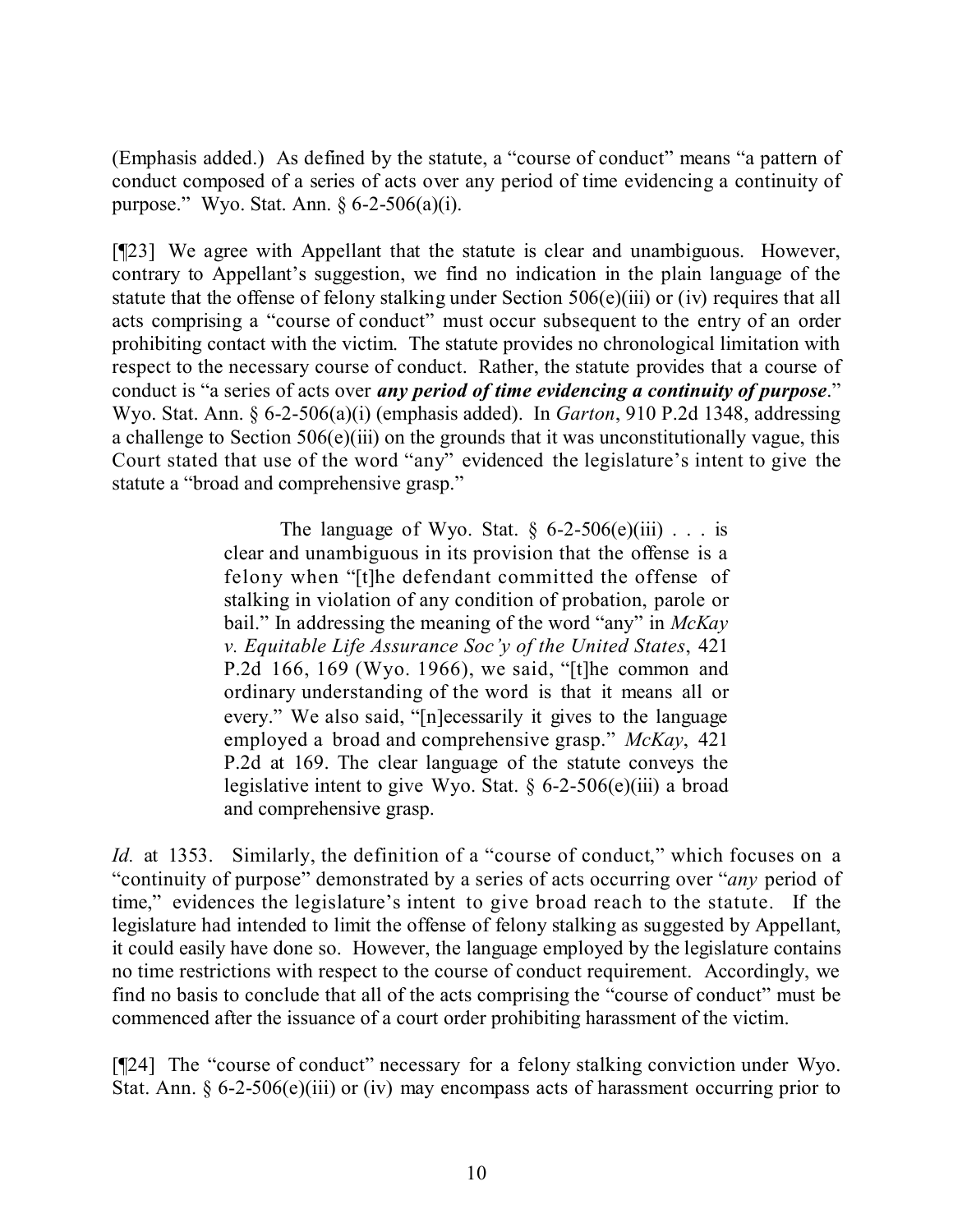the issuance of an order proscribing contact with the victim. Under our interpretation of the statute, the State was not required to demonstrate violations of multiple protection orders in order to establish the course of conduct. However, Appellant's separate violations of the protection orders issued in this case, as well as his violation of the conditions of his probation, nonetheless constituted acts of harassment relevant in establishing a course of conduct occurring in violation of the December, 2009 protection order. The district court did not abuse its discretion in allowing the State to amend the felony information to include incidents of harassment occurring prior to entry of that order.

# **Notice of Charges**

[¶25] In his second issue, Appellant asserts that the information did not adequately advise him of the charges against him because "As explained in the previous issue, the charging document does not contain the correct elements of the crime." Appellant complains that he "was made to defend against any and all contact with his current, and then later ex-wife, whether said contact was in violation of a protection order or not, which had occurred between 2006 and 2010." He asserts that there was insufficient information to advise him of the charge against him because "most of the contact the State identified [] to show the 'course of conduct' did not occur during the existence of a protection or restraining order."

[¶26] We employ a *de novo* standard of review to the issue of whether a defendant has received adequate notice of the charges against him.

> An accused has a constitutional right to notice of the charges against him to allow him a fair opportunity to defend against the charges. United States Constitution, Sixth Amendment; Wyo. Const. art. 1 § 10. *See also*, W.R.Cr.P. 3; *Derksen v. State*, 845 P.2d 1383, 1388-89 (Wyo. 1993). Because the right to notice of criminal charges is of constitutional magnitude and the determination on the adequacy of the notice is a question of law, we review the issue *de novo*. *See*, *e.g.*, *Pena v. State*, 2004 WY 115, ¶ 7, 98 P.3d 857, 862 (Wyo. 2004).

*Counts v. State*, 2012 WY 70, ¶ 39, 277 P.3d 94, 106 (Wyo. 2012) (quoting *Heywood v. State*, 2009 WY 70, ¶ 4, 208 P.3d 71, 72 (Wyo. 2009)).

[¶27] We have stated that an information is constitutionally sufficient "if it 1) contains the elements of the offense charged; 2) fairly informs a defendant of the charge against which he must defend; and 3) enables a defendant to plead an acquittal or conviction in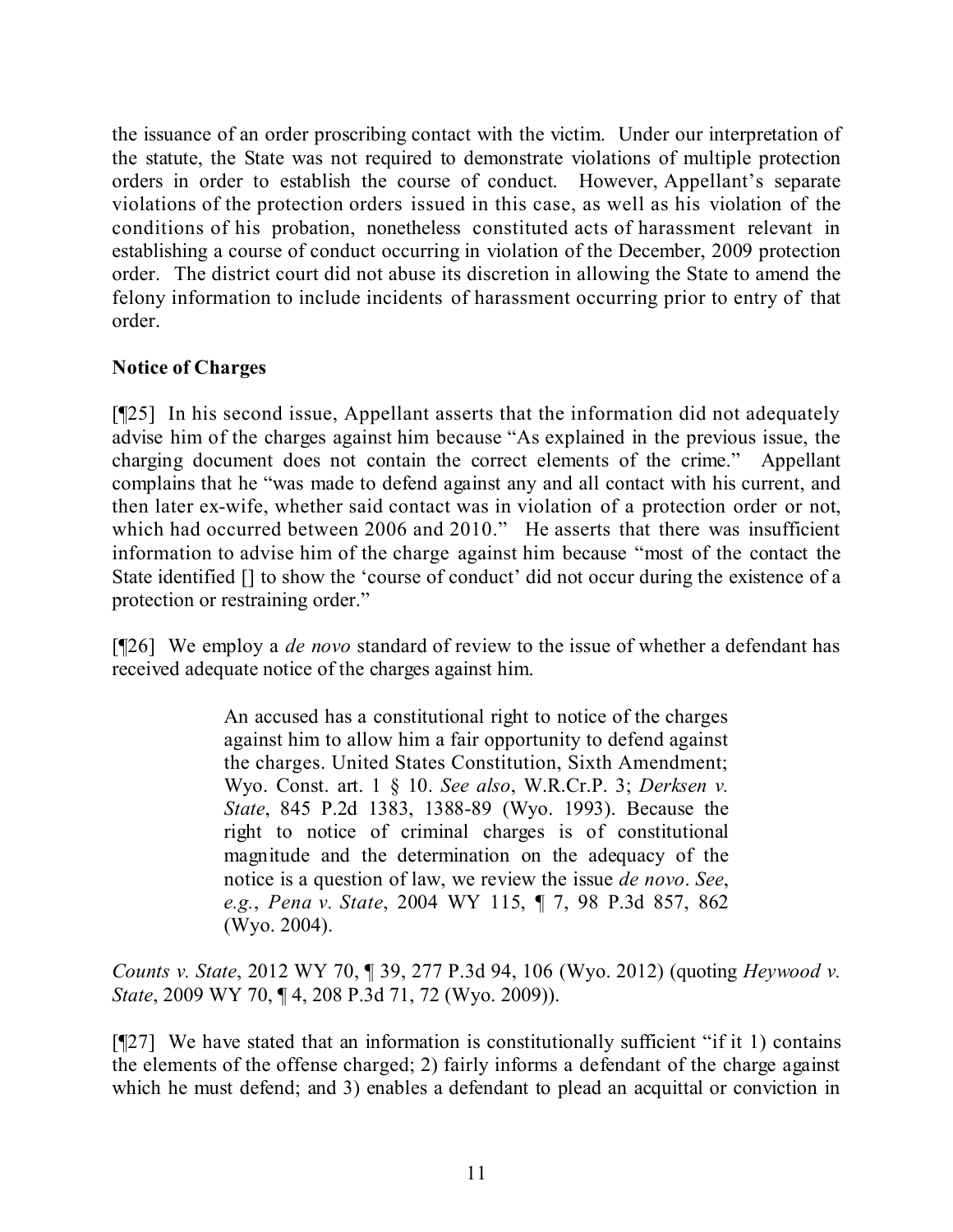bar of future prosecutions for the same offense." *Hulsy v. State*, 2009 WY 81, ¶ 9, 209 P.3d 901, 904 (Wyo. 2009) (quoting *Estrada-Sanchez v. State*, 2003 WY 45, ¶ 13, 66 P.3d 703, 708 (Wyo. 2003)). A detailed affidavit attached to the information may provide some of these facts. *Spagner v. State*, 2009 WY 12, ¶ 10, 200 P.3d 793, 799 (Wyo. 2009).

[¶28] We find no merit in Appellant's claim that he was not sufficiently advised of the charges against him. The amended affidavit of probable cause contained a detailed account of the incidents of harassment, the dates on which those incidents occurred, and the various protection orders and conditions of probation in effect at the time of those incidents. This information was again provided to Appellant in the State's response to Appellant's motion for a bill of particulars. At the hearing on Appellant's motion, Appellant's counsel acknowledged that the State's response "essentially takes care of what would be included in a Bill of Particulars." Further, to the extent that Appellant relies on the assertion that the information did not contain the correct elements of the crime of felony stalking, we have already rejected that argument in our discussion of Appellant's first issue. Finally, we find no merit in Appellant's claim that the information was inadequate because it alleged incidents of harassment that occurred outside the existence of a protection order or condition of probation. All of the incidents alleged in the affidavit of probable cause, and re-asserted in the State's response to Appellant's motion for a bill of particulars, were used to establish the "course of conduct" necessary for a stalking conviction. Appellant suffered no prejudice as a result of the fact that he was required to defend against all of the alleged incidents of harassment, regardless of whether the individual incidents violated a protection order or condition of probation. We conclude that Appellant was adequately advised of the charges against him.

## **Jury Instructions**

[¶29] In his final issue, Appellant contends that the jury instructions contained a confusing, misleading, and inaccurate statement of the law. More specifically, he claims that Jury Instruction No. 10 improperly joined the "intent to harass" and "course of conduct" elements of the offense. Because Appellant did not object at trial, we review for plain error. *Walker*, ¶ 6, 267 P.3d at 1110. Plain error exists when: 1) the record is clear about the incident alleged as error; 2) there was a transgression of a clear and unequivocal rule of law; and 3) the party claiming the error was denied a substantial right which materially prejudiced him. *Id.* An error in the jury instructions results in prejudice when "the instruction 'confused or misled the jury with respect to the proper principles of law.'" *Id.* (quoting *Black v. State*, 2002 WY 72, ¶ 6, 46 P.3d 298, 300 (Wyo. 2002)).

[¶30] The State concedes that the first prong of the plain error analysis is satisfied as a result of the fact that Jury Instruction No. 10 is part of the record. However, the State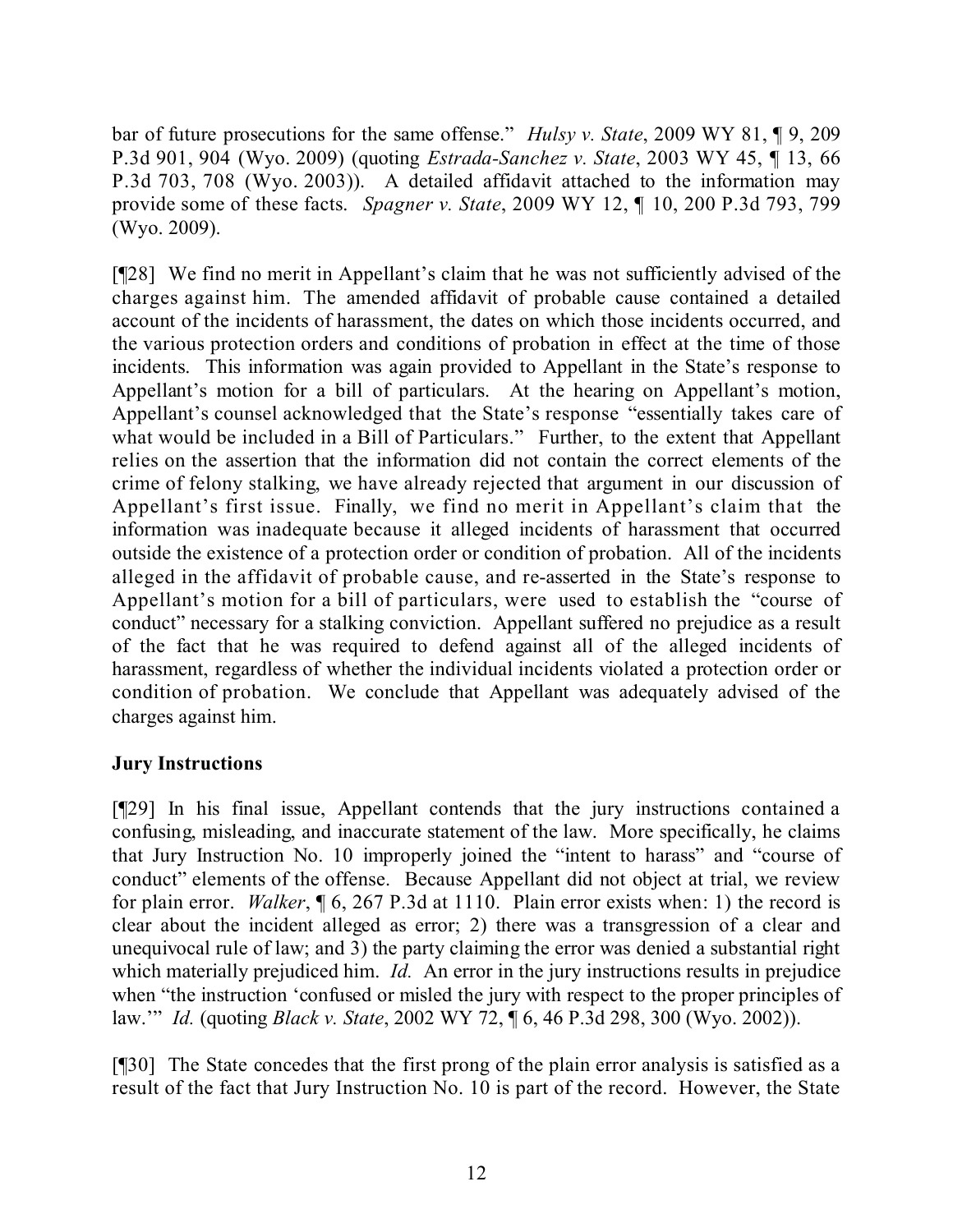claims that the instructions did not violate a clear and unequivocal rule of law. The State contends that Jury Instruction No. 10, when read in conjunction with Jury Instruction No. 5, which set forth the elements of the crime, as well as Instructions No. 7, 8, and 9, which defined the terms "intent," "harass," and "course of conduct," respectively, adequately informed the jury that it was required to find an "intent to harass" separately from a course of conduct. Further, the State claims that "Even if Instruction #10 was poorly worded," Appellant cannot establish prejudice because the State discussed the individual elements of the crime during closing arguments, and because the evidence of Appellant's guilt was "overwhelming."

[¶31] As we noted in *Walker I*, the purpose of jury instructions is to "provide the jury with a foundational legal understanding to enable a reasoned application of the facts to the law." *Walker I*, ¶ 10, 267 P.3d at 1111 (citing *Miller v. State*, 904 P.2d 344, 348 (Wyo. 1995)). Accordingly, in order to support a reliable verdict, "It is crucial that the trial court 'correctly state the law and adequately cover the relevant issues.'" *Id.* (quoting *Olsen v. State*, 2003 WY 46, ¶ 134, 67 P.3d 536, 585 (Wyo. 2003)). Ultimately, the test of adequate jury instructions is "'whether the instructions leave no doubt as to the circumstances under which the crime can be found to have been committed.'" *Burnett v. State*, 2011 WY 169, ¶ 14, 267 P.3d 1083, 1087 (Wyo. 2011) (quoting *Bloomfield v. State*, 2010 WY 97, ¶ 15, 234 P.3d 366, 373 (Wyo. 2010)). With these principles in mind, we turn to the relevant instructions in this case.

[¶32] In Instruction No. 5, the jury was advised of the necessary elements of the crime:

## **Instruction No. 5**

The necessary elements of the crime, Stalking, as charged in this case, are:

- 1. On or between July 9, 2006 through March 20, 2010;
- 2. In Campbell County, Wyoming;
- 3. The defendant, Daniel Brian Walker;
- 4. With the intent to harass Angelia Leair;
- 5. Engaged in a course of conduct reasonably likely to harass Angelia Leair;
- 6. The Defendant, Daniel Brian Walker, committed the acts set forth in paragraphs 4 and 5 in violation of a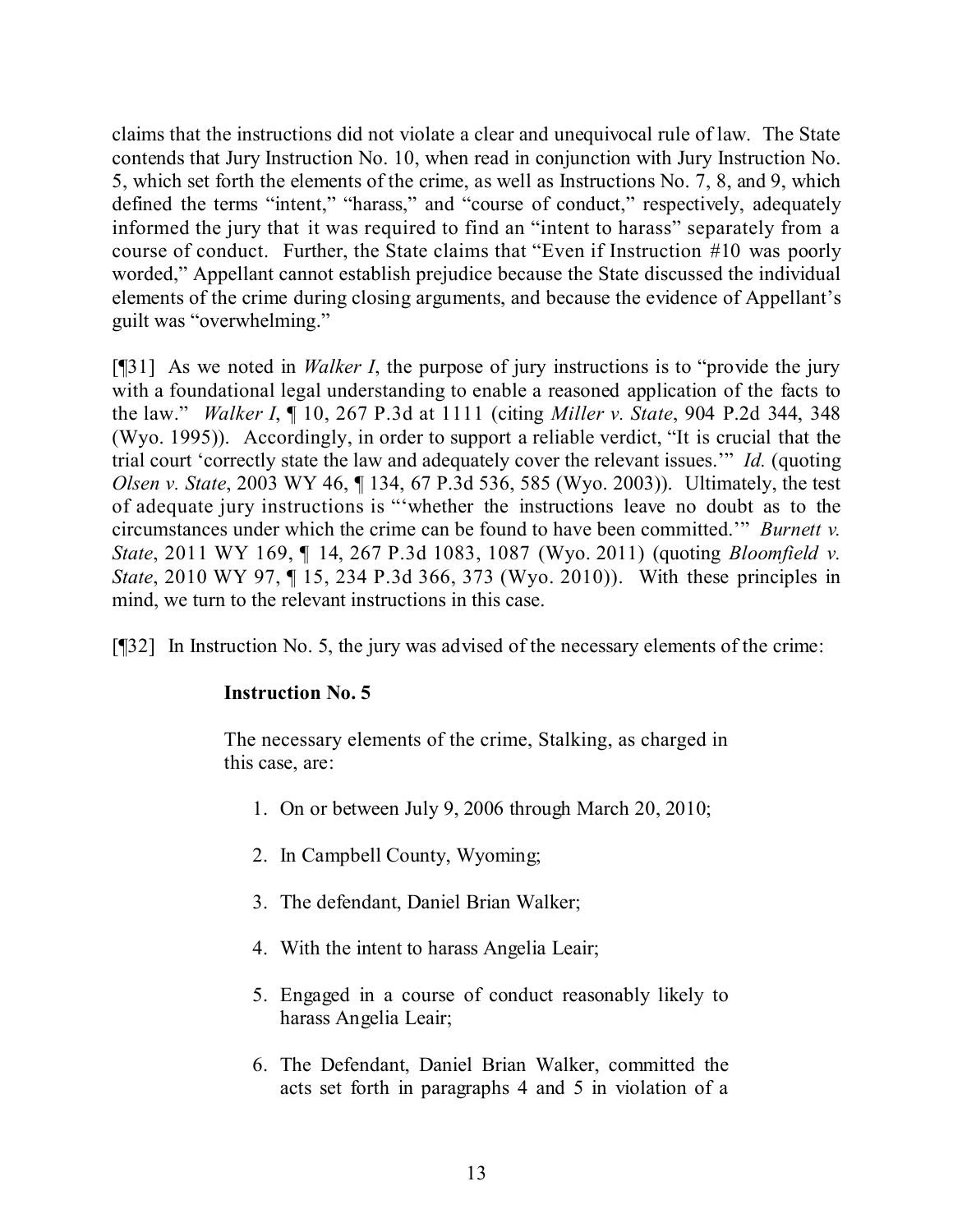temporary or permanent order of protection or conditions of probation or bond. 1

Instructions No. 7, 8, and 9 then defined the terms "intent," "harass," and "course of conduct," as used in the elements instruction:

#### **Instruction No. 7**

The intent with which an act was done is a condition of the mind that is seldom, if ever, capable of direct and positive proof. Because we have no power to directly observe the condition of a person's mind, the best we can do is infer it from the evidence introduced.

The jury may consider the circumstances surrounding the act, the doing of the act itself, the manner in which it was done and the means used.

#### **Instruction No. 8**

"Harass" means to engage in a course of conduct, including but not limited to verbal threats, written threats, lewd or obscene statements or images, vandalism or nonconsensual physical contact, directed at a specific person or the family of a specific person, which the defendant knew or should have known would cause a reasonable person to suffer substantial emotional distress, and which does in fact seriously alarm the person toward whom it is directed.

#### **Instruction No. 9**

"Course of conduct" means a pattern of conduct consisting of a series of acts over any period of time which demonstrates a continuity of purpose.

Finally, Jury Instruction No. 10 provided that an "intent to harass" was established by a

<sup>&</sup>lt;sup>1</sup> As noted in our discussion of Appellant's first issue, the State was not required to prove that all acts of harassment occurred in violation of a protection order or condition of probation or bond in order to establish the course of conduct element of felony stalking.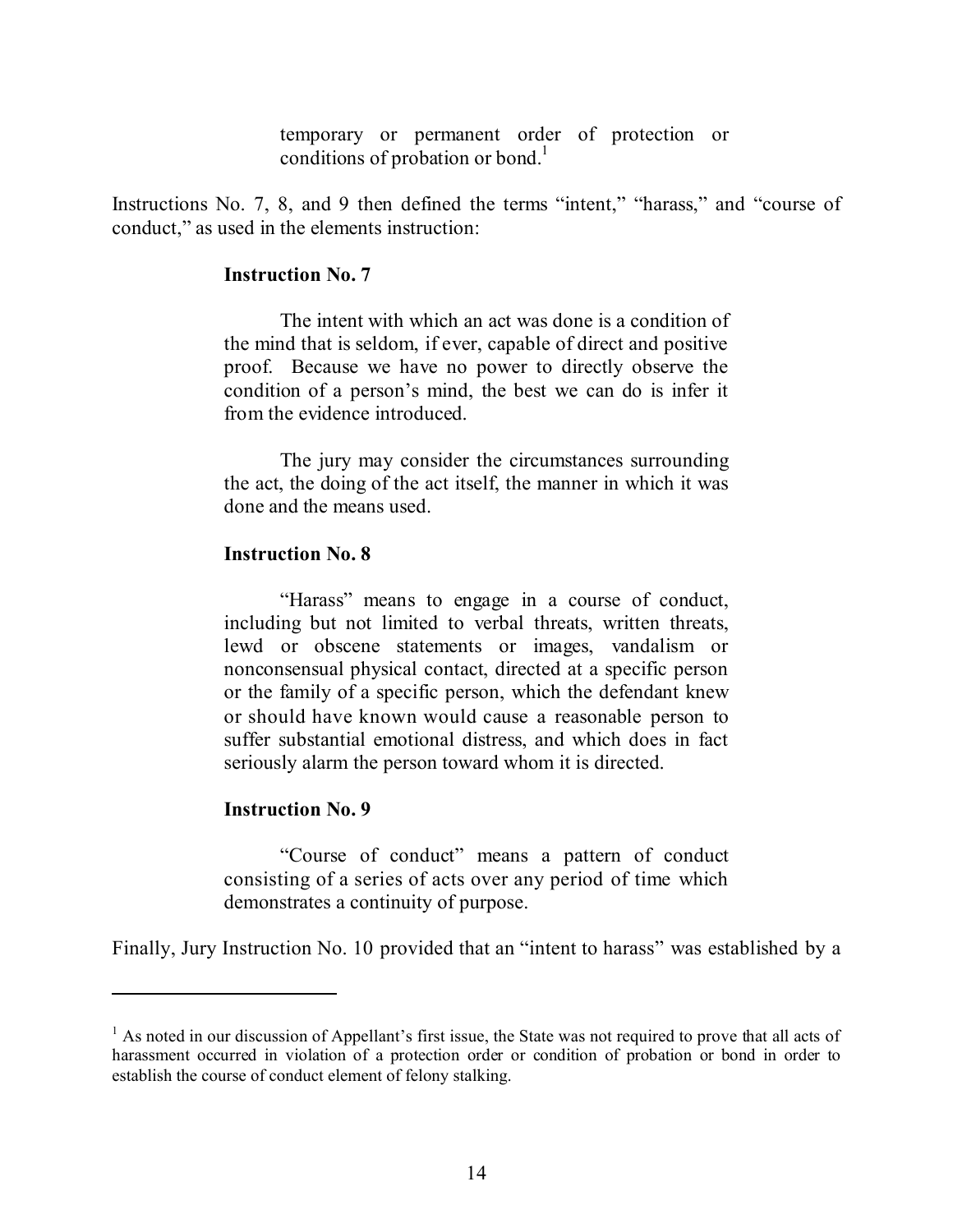showing of a combination of the enumerated examples of harassing conduct:

A course of conduct reasonably likely to harass another person, *with the intent to harass that person, includes* but is not limited to any combination of the following:

- 1. Communicating, anonymously or otherwise, or causing a communication with another person by verbal, electronic, mechanical, telegraphic, telephonic or written means in a manner that harasses;
- 2. Following a person, other than within the residence of the Defendant;
- 3. Placing a person under surveillance by remaining present outside his or her school, place of employment, vehicle, other place occupied by the person, or residence other than the residence of the Defendant; or
- 4. Otherwise engaging in a course of conduct that harasses that person.

(Emphasis added.) In contrast to Jury Instruction No. 10, the relevant portion of Wyo. Stat. Ann. § 6-2-506(b) provides

> (b) Unless otherwise provided by law, a person commits the crime of stalking *if, with intent to harass another person*, the person engages in a course of conduct reasonably likely to harass that person, including but not limited to any combination of the following:

. . .

## (Emphasis added.)

[¶33] We agree with Appellant that Jury Instruction No. 10 improperly incorporated the intent element of stalking into the examples of harassment demonstrating a course of conduct. The jury instruction wrongly states that intent is established when a course of conduct includes the enumerated examples of harassment. In other words, Wyo. Stat. Ann. § 6-2-506(b) requires the jury to find that Appellant engaged in a course of conduct, which may include the enumerated acts, with an intent to harass. In contrast, the instruction allowed the jury to find Appellant acted with intent to harass *because* he did